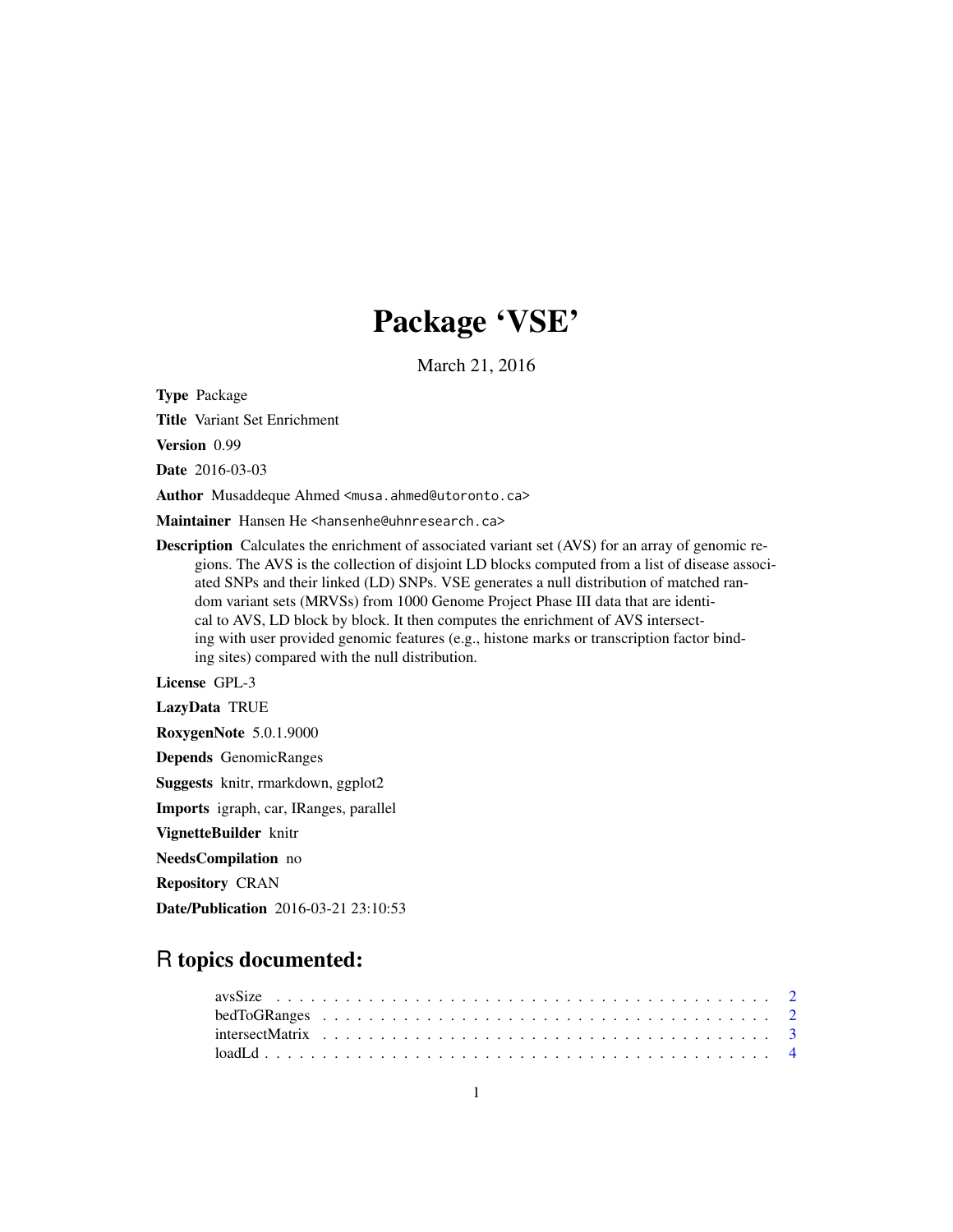<span id="page-1-0"></span>

avsSize *avsSize*

## Description

This function will output a dataframe of LD size of each tag SNP

#### Usage

avsSize(avs)

## Arguments

avs A GRanges object which is outputted by loadLd function

## Examples

```
ld<-loadLd(file.path(system.file("extdata", "ld_BCa_raggr.csv", package="VSE")), type="raggr")
avs<-makeAVS(ld)
avsSize(avs)
```
bedToGRanges *bedToGRanges*

#### Description

This function will convert a bed to GRanges object

#### Usage

```
bedToGRanges(file)
```
#### Arguments

file A bed file. Must contain at least three columns: chr, start and end.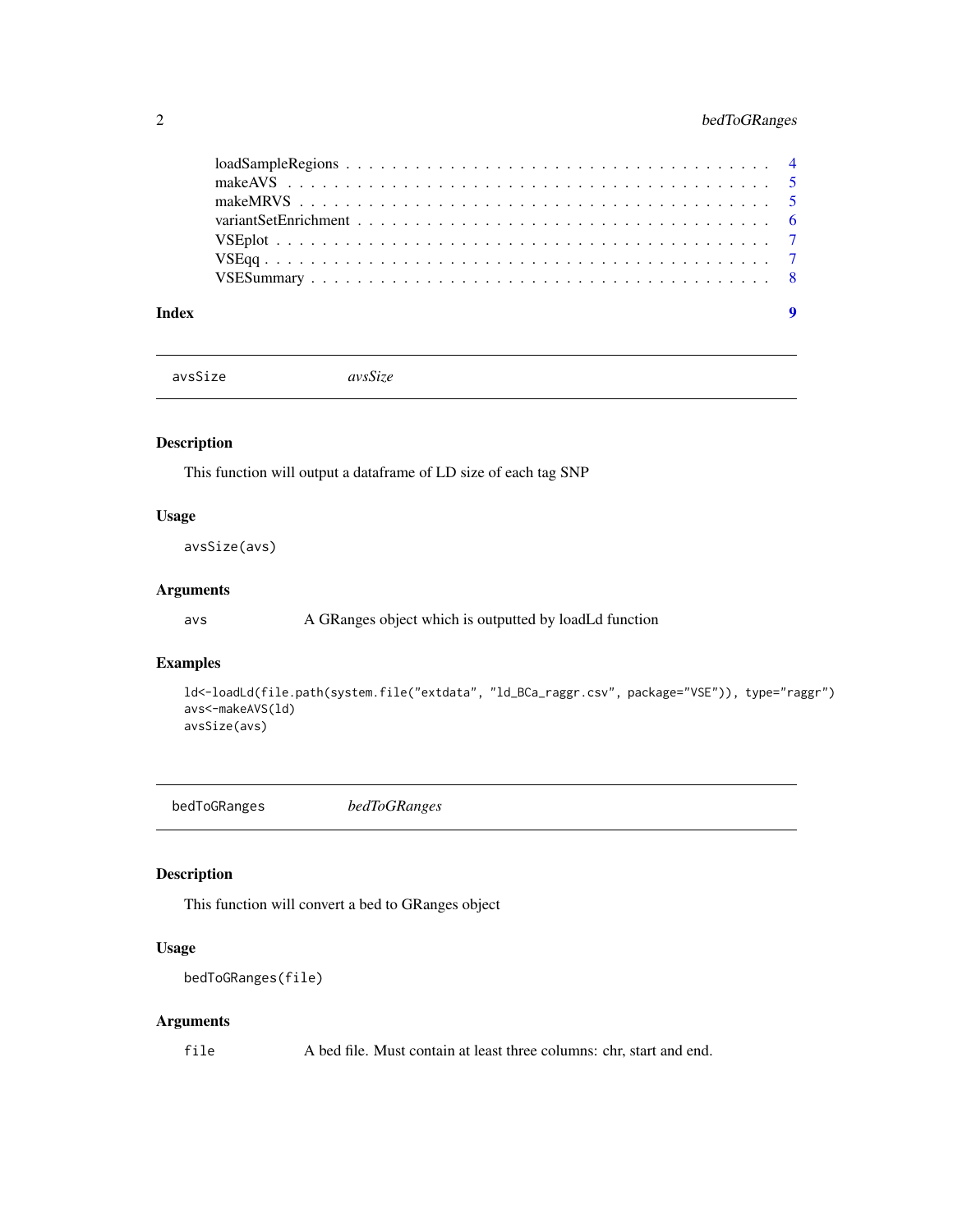# <span id="page-2-0"></span>intersectMatrix 3

# Examples

```
## Not run:
bedToGRanges(file)
```
## End(Not run)

intersectMatrix *intersectMatrix*

## Description

This function will count the intersection tally of AVS and genomic regions

## Usage

```
intersectMatrix(avs, regions, ...)
```
## Arguments

| avs       | A GRanges object which is outputted by loadLd function                                                    |
|-----------|-----------------------------------------------------------------------------------------------------------|
| regions   | A data frame. The data frame contains sample sheet identical to DiffBind or<br>ChIPOC input sample sheets |
| $\ddotsc$ | Heatmap arguments                                                                                         |

# Examples

```
## Not run:
intersectMatrix(avs,
                regions=samples,
                col=c("white","grey10"),
                scale="none",
                margins=c(10,5),
                cexRow = 1,
                cexCol = 0.5,
                Rowv=NA,
                Colv=NA)
```
## End(Not run)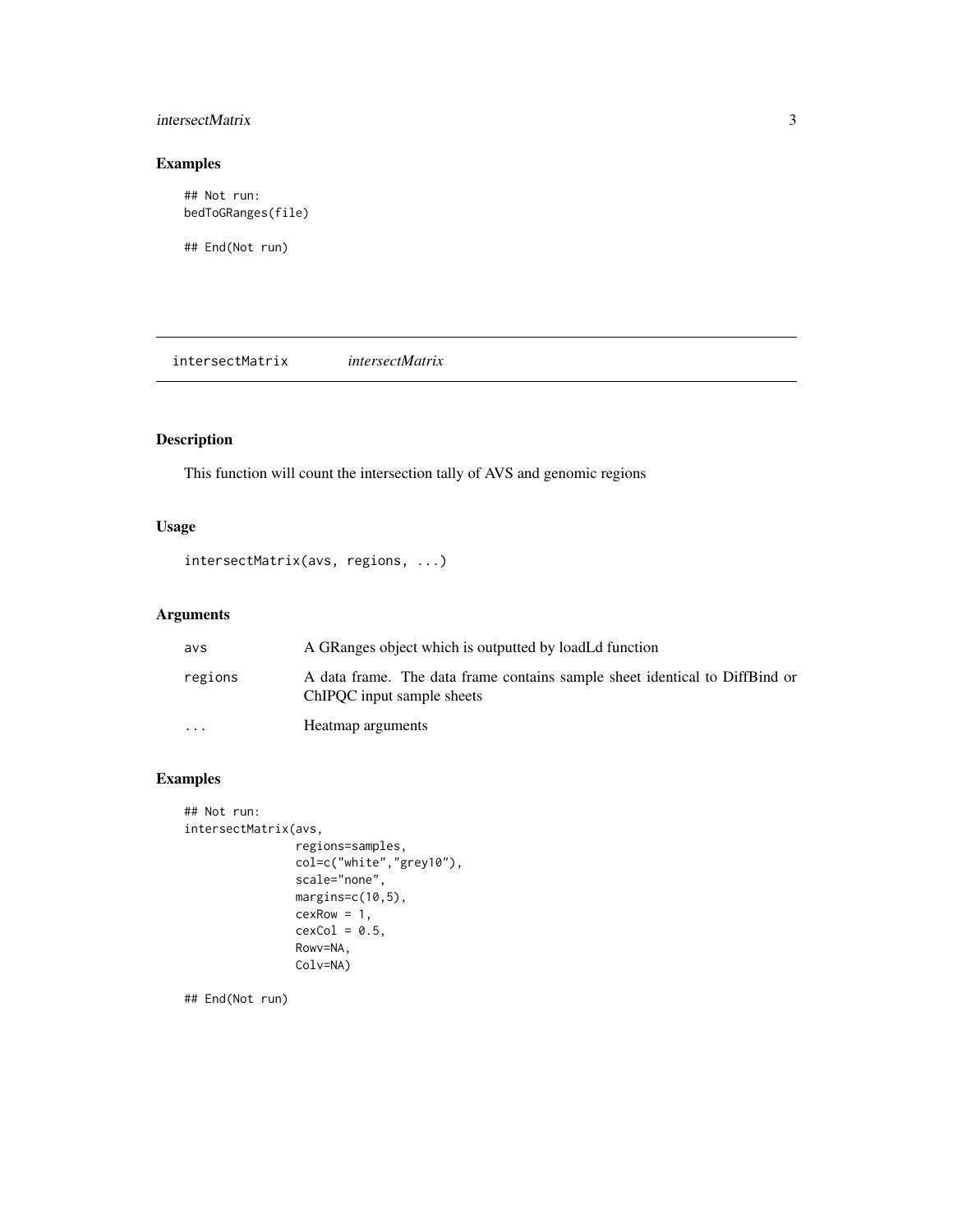<span id="page-3-0"></span>loadLd *loadLd*

#### Description

This function will load a raggr output csv or user defined bed file to GRanges object. It is recommended to generate a LD file using http://raggr.usc.edu. If you prefer to use other softwares to calculate LD SNPs (e.g., plink), please format the output to bed files. Please make sure that you use a cutoff of 0.8 for r2 value.

#### Usage

loadLd(data, type)

#### Arguments

| data | An input file. Must be a raggr generated csv file or a bed file. If a bed file, it |
|------|------------------------------------------------------------------------------------|
|      | must contain at least five columns: chr, start, end, LD_snp_id, tag_snp_id.        |
| tvpe | The type of input file. Must be "bed" or "raggr".                                  |

#### Examples

ld<-loadLd(file.path(system.file("extdata", "ld\_BCa\_raggr.csv", package="VSE")), type="raggr")

loadSampleRegions *loadSampleRegions*

#### Description

The sample bed files are DNAse-seq, ChIP-seq for H3K4me1, H3K4me3, H3K27ac, H3K27me3 and H3K36me3 for MCF7 cells. The data are obtained from ENCODE project. There is also one sampleSheet.csv which is the sample sheet for the bed regions in the format similar to ChIPQC or DiffBind requirement.

#### Usage

```
loadSampleRegions()
```
### Details

This function will download sample bed files from www.hansenhelab.org/VSE/sample\_regions in /VSE\_samples

#### Value

A directory names VSE\_samples that will contain 6 bed files and 1 sampleSheet.csv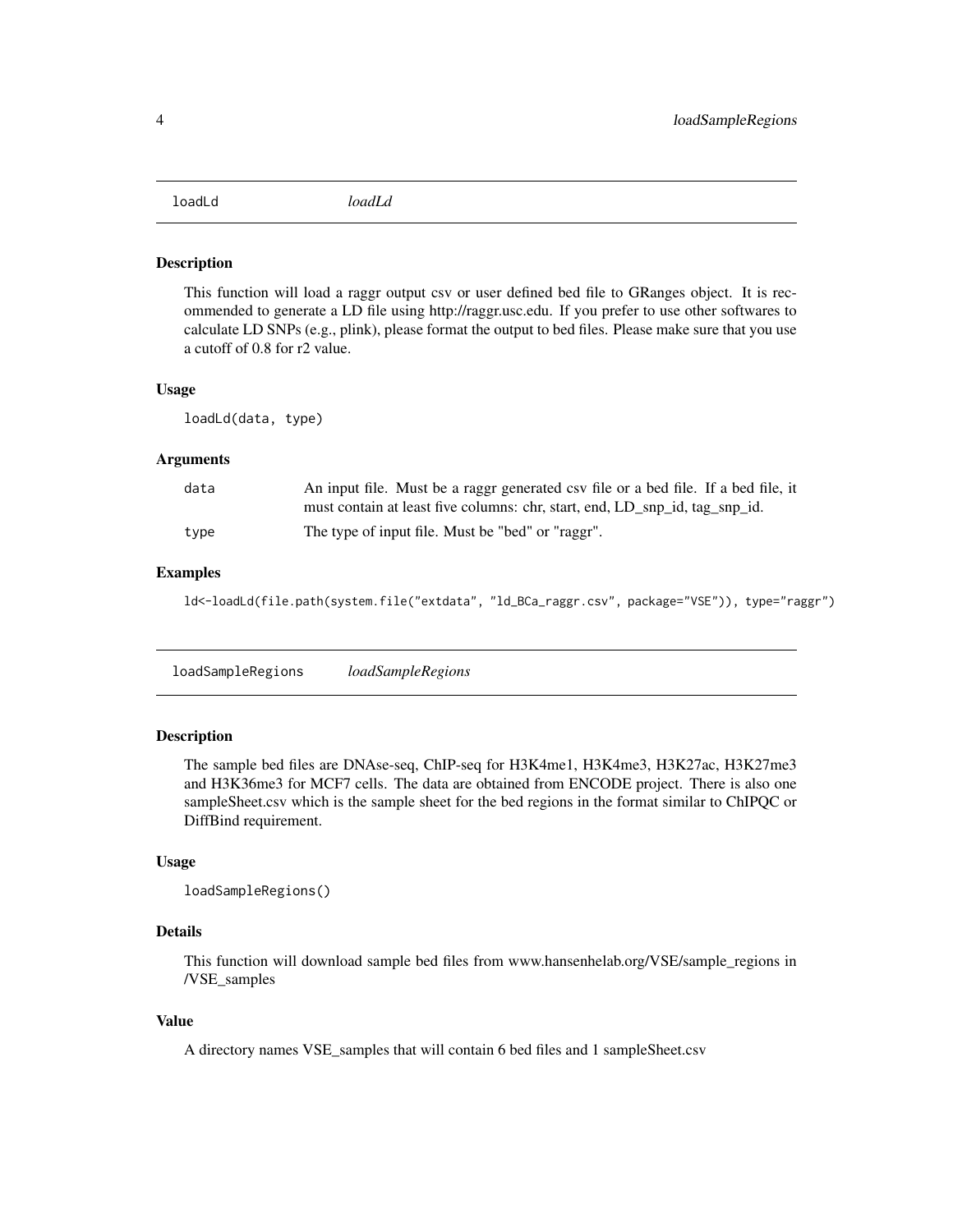#### <span id="page-4-0"></span>makeAVS 5

#### Examples

## Not run: loadSampleRegions()

## End(Not run)

makeAVS *makeAVS*

## Description

This function will create disjoint LD blocks from a GRanges object

#### Usage

makeAVS(x)

# Arguments

x A GRanges object which is outputted by loadLd function

## Examples

ld<-loadLd(file.path(system.file("extdata", "ld\_BCa\_raggr.csv", package="VSE")), type="raggr") avs<-makeAVS(ld)

makeMRVS *makeMRVS*

## Description

This function will calculate matching random variant sets (MRVS) idential to AVS

#### Usage

makeMRVS(avs, bgSize = 100, mc.cores = 6)

### Arguments

| avs      | A GRanges object which is outputted by make AVS function |
|----------|----------------------------------------------------------|
| bgSize   | An integer for the number of MRVS. Default: 100          |
| mc.cores | Number of cores to use. Default: 8                       |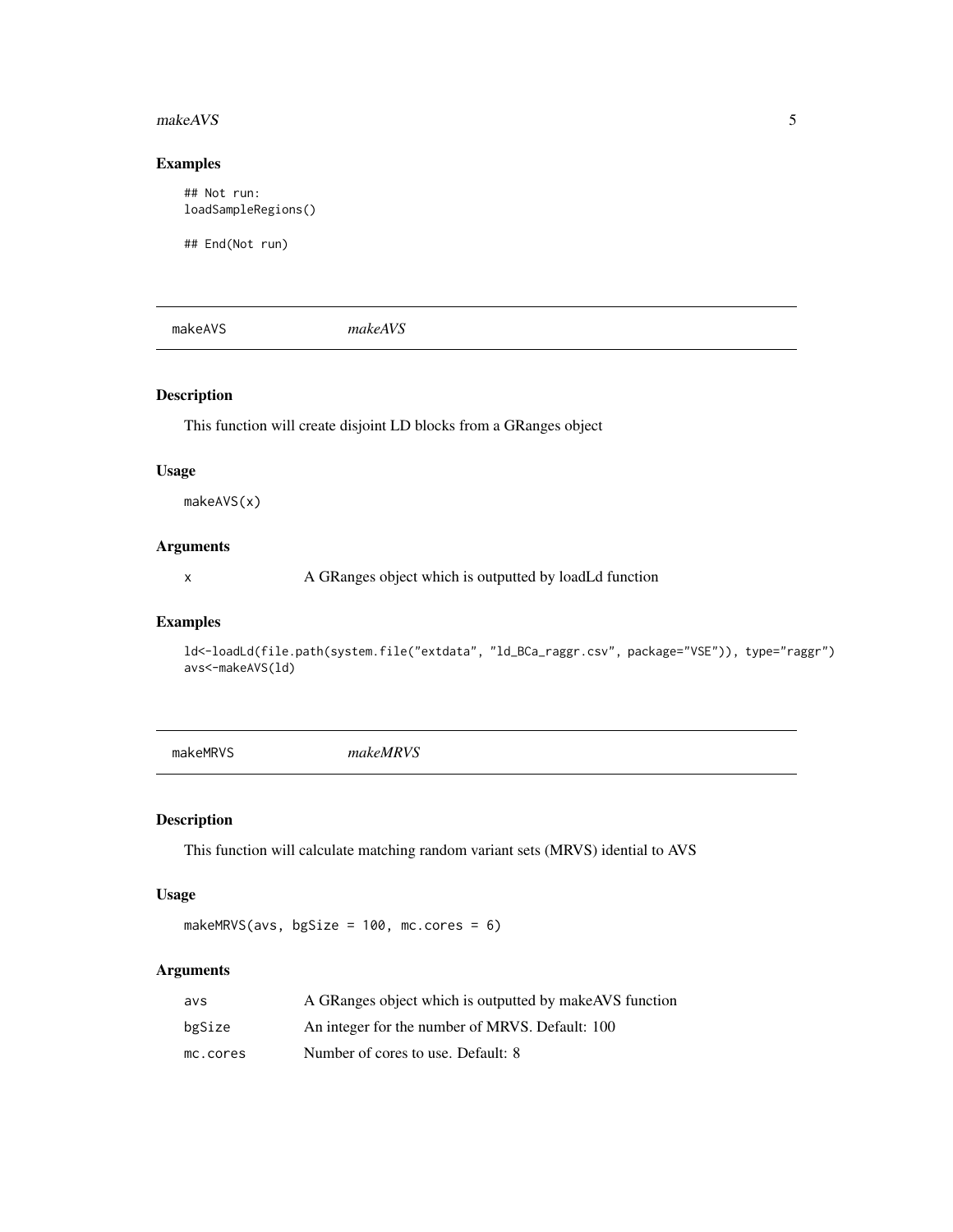#### Examples

```
## Not run:
ld <- loadLd("ld.csv", type="raggr")
avs <- makeAVS(ld)
makeMRVS(avs, bgSize=100, mc.cores=8)
## End(Not run)
#As an example, we have added MRVS (size=200) for Breast Cancer AVS.
load(file.path(system.file("extdata", "bca.mrvs.200.Rda", package="VSE")))
```
variantSetEnrichment *variantSetEnrichment*

### Description

This function will calculate matching random variant sets (MRVS) idential to AVS

#### Usage

variantSetEnrichment(avs, mrvs, regions)

# Arguments

| avs     | A GRanges List object which is outputted by make AVS function                                             |
|---------|-----------------------------------------------------------------------------------------------------------|
| mrvs    | A list of GRanges List objects outputted by make MRVS function                                            |
| regions | A data frame. The data frame contains sample sheet identical to DiffBind or<br>ChIPOC input sample sheets |

## Examples

```
## Not run:
variantSetEnrichment(avs, mrvs, regions=samples)
#We have included the output from our example analysis with the package. \
You can load the example VariantSetEnrichment output by typing:
load(file.path(system.file("extdata", "vse_output.Rda", package="VSE")))
```
## End(Not run)

<span id="page-5-0"></span>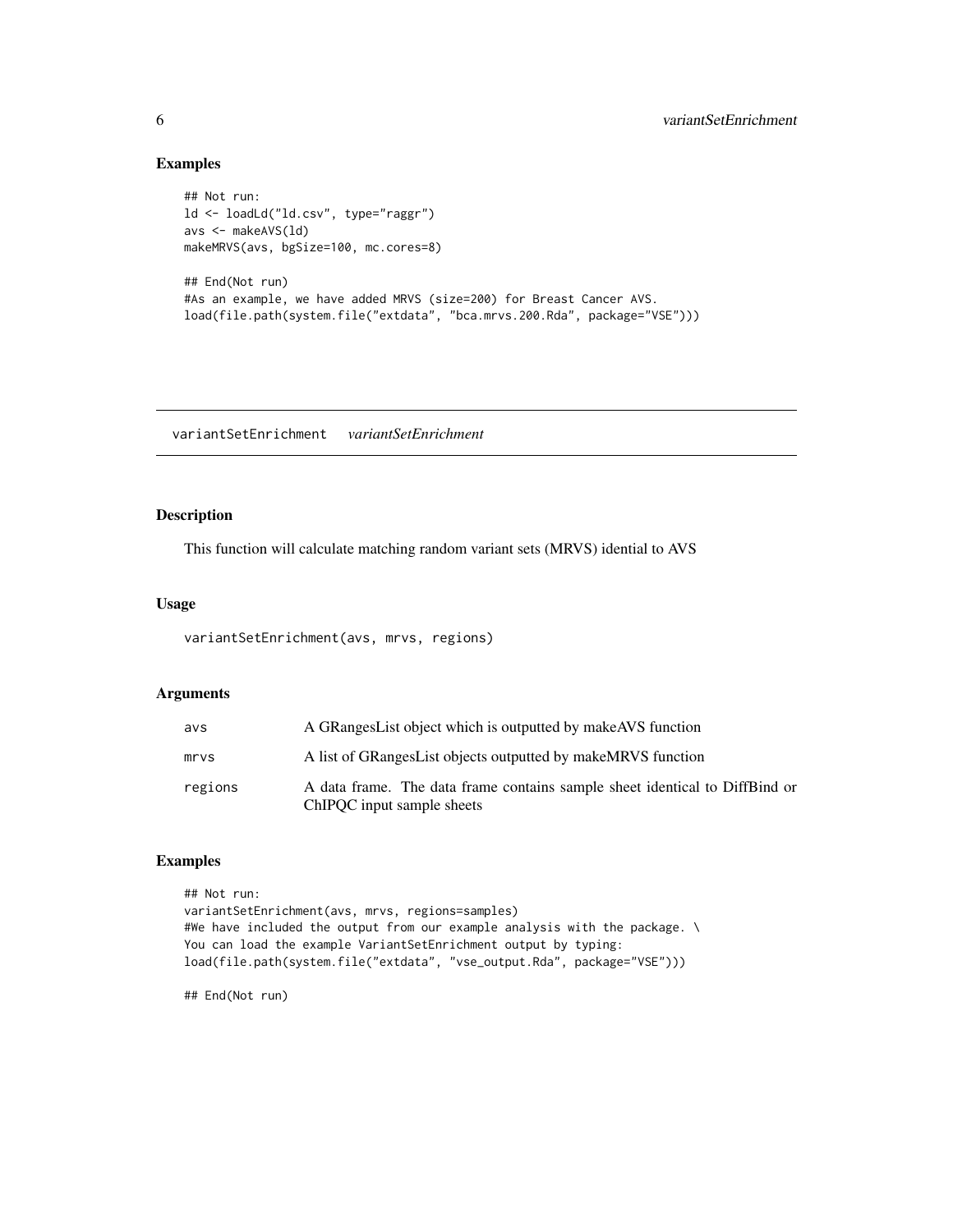<span id="page-6-0"></span>VSEplot *VSEplot*

## Description

This function will generate a figure for VSE analysis

## Usage

 $VSEplot(data, padj = 0.01, ...)$ 

#### Arguments

| data | A list of matrices outputted by the function VariantSetEnrichment |
|------|-------------------------------------------------------------------|
| padj | Bonferroni adjusted p-value cutoff. Default: 0.01                 |
| .    | Arguments from boxplot                                            |

## Examples

```
#Load pre-saved object "bca.vse" as an example VSE output
load(file.path(system.file("extdata", "vse_output.Rda", package="VSE")))
VSEplot(bca.vse, las=2,pch=20, cex=1, cex.main=0.6, padj=0.05)
```

| VSEqq | <i>VSEqq</i><br>$ -$ |  |
|-------|----------------------|--|
|       |                      |  |

# Description

This function will generate QQ plots of normal distribution

#### Usage

VSEqq(data, ...)

## Arguments

| data    | A matrix outputted by the function Variant Set Enrichment |
|---------|-----------------------------------------------------------|
| $\cdot$ | Arguments for ganorm plot                                 |

# Examples

```
#Load pre-saved object "bca.vse" as an example VSE output
load(file.path(system.file("extdata", "vse_output.Rda", package="VSE")))
VSEqq(bca.vse)
```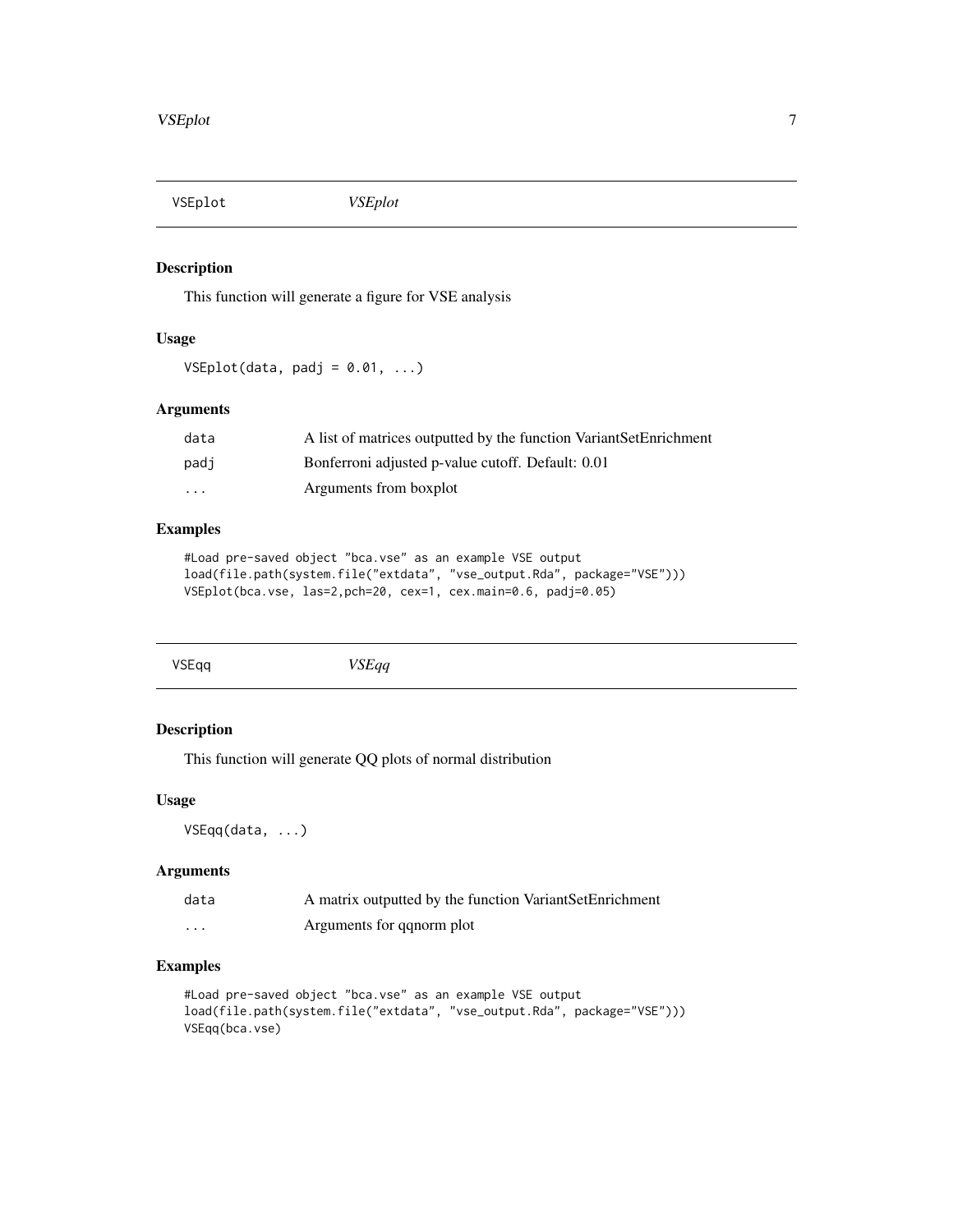<span id="page-7-0"></span>

## Description

This function will compute the enrichment from a VSE matrix

## Usage

VSESummary(data)

## Arguments

data A matrix outputted by the function VariantSetEnrichment

## Examples

```
#Load pre-saved object "bca.vse" as an example VSE output
load(file.path(system.file("extdata", "vse_output.Rda", package="VSE")))
VSESummary(bca.vse)
```